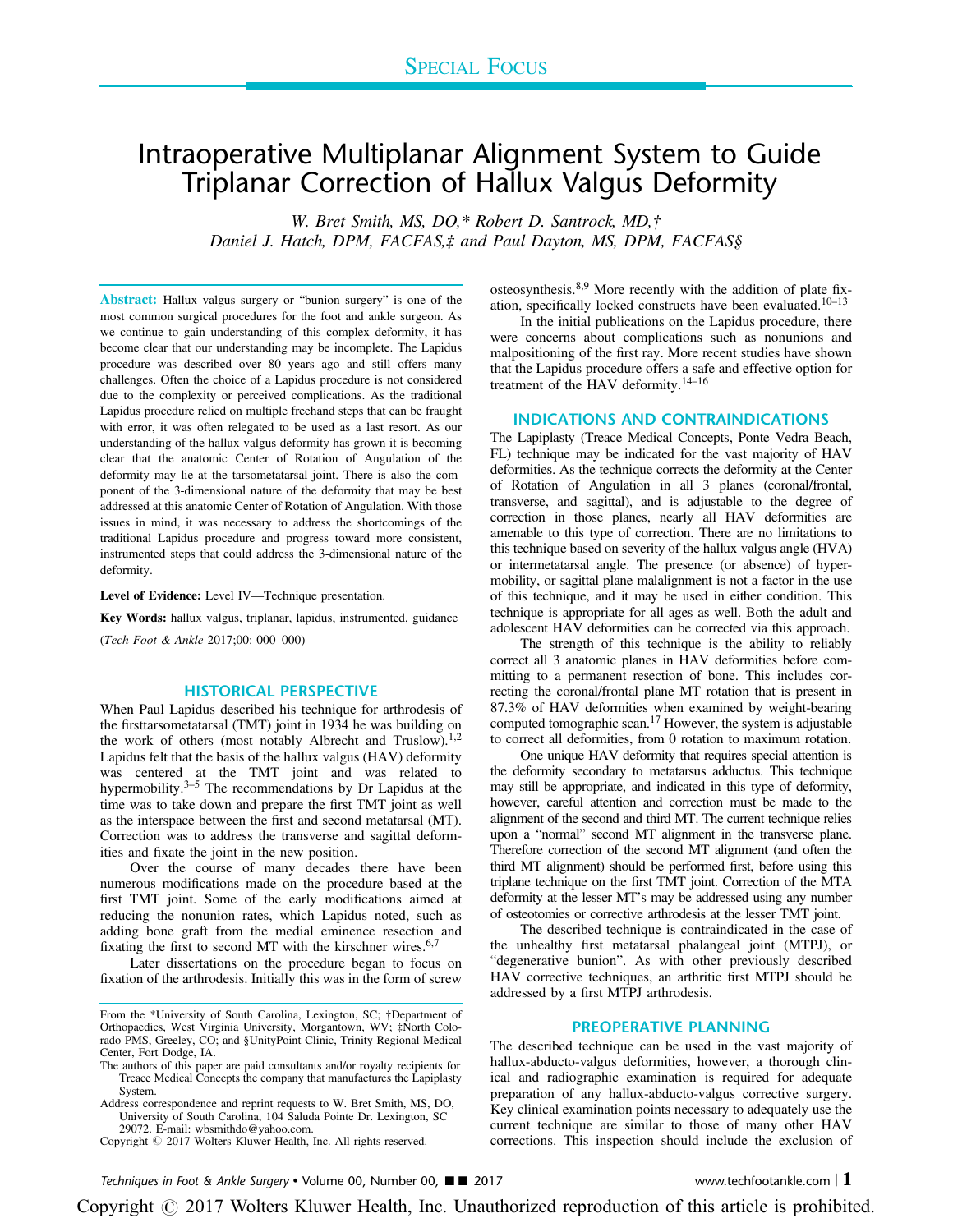

FIGURE 1. A, Axial sesamoid showing sesamoids rotated with the pronated metatarsal but not subluxed. B, Axial sesamoid with sesamoids subluxed.

equinus contracture and hindfoot malalignment. The first MTPJ should be free of arthritis, as noted above. In addition the foot should have an adequate neurovascular examination to expedite healing. Notice that this examination does not rely upon the presence of first TMT joint arthrosis, pain, or hypermobility. The presence of first MTPJ arthrofibrosis should be noted as



FIGURE 2. Dorsal incision.

well. This notation will predict whether or not any release of the lateral structures of the MTPJ will need to be performed as a part of the technique.

The radiographic examination requires weight-bearing x-rays of the foot. It is recommended to obtain an anteriorposterior, oblique, lateral, and axial sesamoid views. The axial sesamoid view is of utmost importance to gauge the presence of first MT coronal/frontal plane rotation (Fig. 1A). This axial sesamoid view (along with the anterior-posterior x-ray) will help assess the presence of sesamoid subluxation (Fig. 1B). Both findings (MT rotation and sesamoid position) are key in the surgical step order when using this technique. Notice the preoperative planning does not require calculation of the HVA or intermetatarsal angle.

As noted in the previous section, the described technique is not appropriate to treat the clinically or radiographically unhealthy (arthritic) first MTPJ. The other unique situation to be prepared for is the case of metatarsus adductus. The described technique can be used in the case of metatarsus adductus, but not in isolation. One should be alert to the presence of metatarsus adductus before the commencement of the procedure.

## **TECHNIQUE**

The patient's operative extremity is marked and consent confirmed. For anesthesia, the authors preference is a regional



FIGURE 3. TMT arsometatarsal release (showing both the saw and osteotome options).

2 | www.techfootankle.com Copyright <sup>r</sup> 2017 Wolters Kluwer Health, Inc. All rights reserved.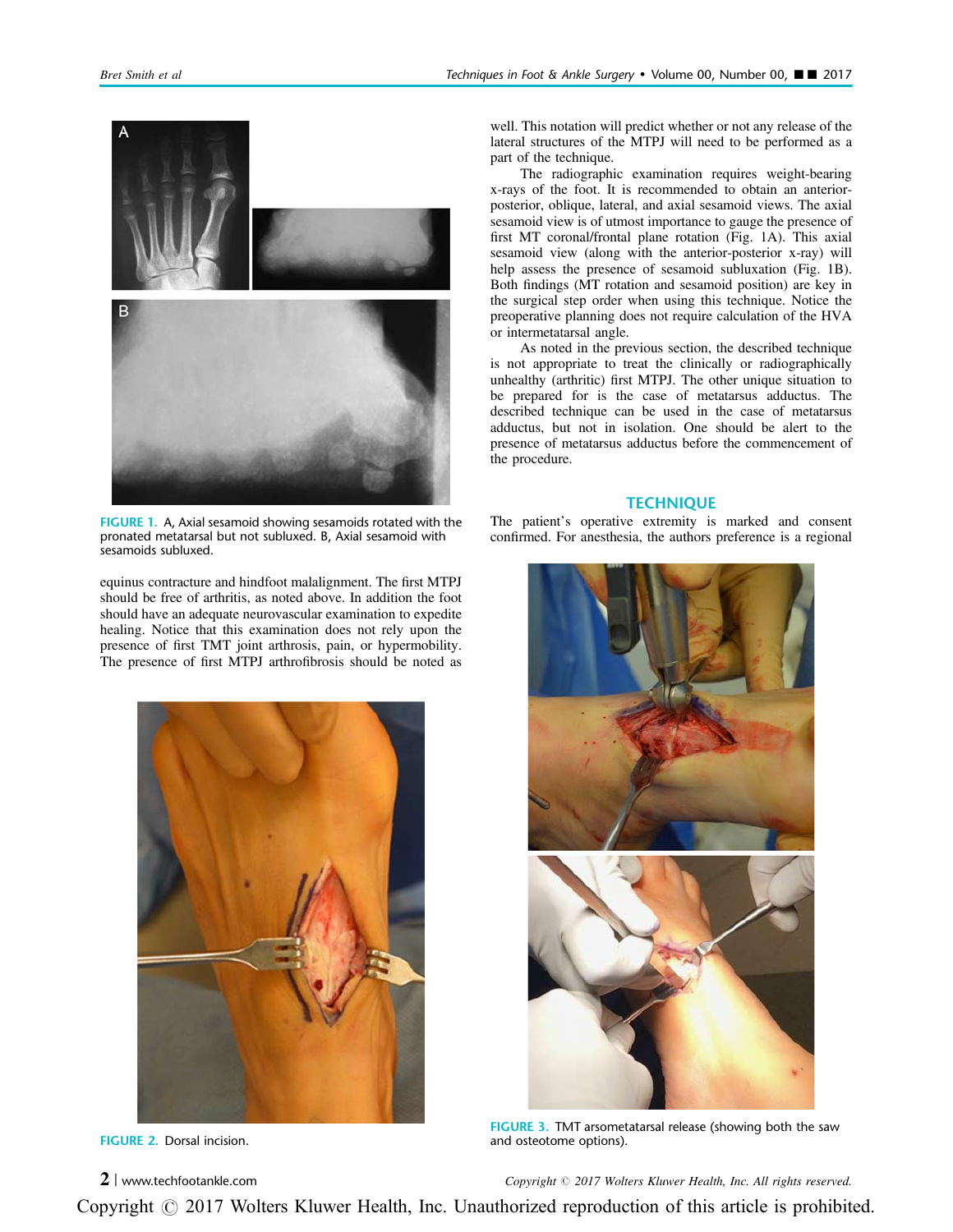

FIGURE 4. Fulcrum.

extremity nerve block performed by the anesthesia team. Once the nerve block has been completed, the patient is taken to the operative suite. The patient is placed on a radiolucent operating room table. A tourniquet is applied to the operative limb, and the limb is prepped and draped in the usual manner for the operative procedure. The leg is exsanguinated and the tourniquet inflated to the appropriate pressure.

The initial incision is made over the dorsal aspect of the first TMT joint, just medial to the extensor hallucis longus tendon (Fig. 2). It is essential to keep the incision dorsal for this technique to allow the guidance system to work properly. The incision is developed until the dorsal aspect of the first TMT joint is exposed staying medial to the extensor hallucis longus. At this time the entire dorsal and medial aspect of the joint are subperiosteally dissected.

Next the joint is released to allow for rotation if a frontal plane deformity is noted preoperatively. The joint can be released plantarly using a combination of oscillating saw and/or osteotome. (Fig. 3). A hemostat is the utilized to open a small space at the proximal aspect of the first and second MT interspace. The fulcrum device is then placed into the interspace of the proximal first and second MT (Fig. 4).

At this time the mobility of the the first MTPJ needs to be evaluated. If it is found to be stiff or ankylosed then a small webspace incision is made and the tight lateral structures are gradually released until the joint is mobilized. It is important to note that you should avoid opening the medial capsule of the first MTPJ at this time, as destabilizing the medial structures will not allow the system to correct all 3 planes of the deformity properly.

Once the fulcrum has been placed, a positioner device is ready to be applied. A small stab incision is made over the second MT ∼1.5 to 2.0 cm distal from the first TMT joint. The positioner is then applied distal to the fulcrum and the joint (Fig. 5). The medial aspect of the positioner should be applied to the plantar medial ridge on the first MT. The lateral portion of the positioner is placed over the lateral cortex of the second MT.

At this time the correction of the HAV deformity can be corrected in all 3 planes. Once the correction has been dialed into a satisfactory position, it can be confirmed on fluoroscopy. A kirschner wire can be utilized to temporarily stabilize the corrected position with a pin placed through a cannulation in the positioner.

A joint seeker is then introduced dorsally in the first TMT joint. This provides both a placement guide for the cutting guide as well as assuring that the the cuts are made correctly in the sagittal plane to prevent dorsiflexion of the first ray. The cutting guide is then placed and temporarily fixed in place (Fig. 6). It is recommended at this point to take an image with the c-arm to confirm the alignment of the cutting guide. Once the position has been confirmed, a final pin can be introduced to



FIGURE 5. Positioner (to assist with reduction).

Copyright  $\degree$  2017 Wolters Kluwer Health, Inc. All rights reserved. www.techfootankle.com | 3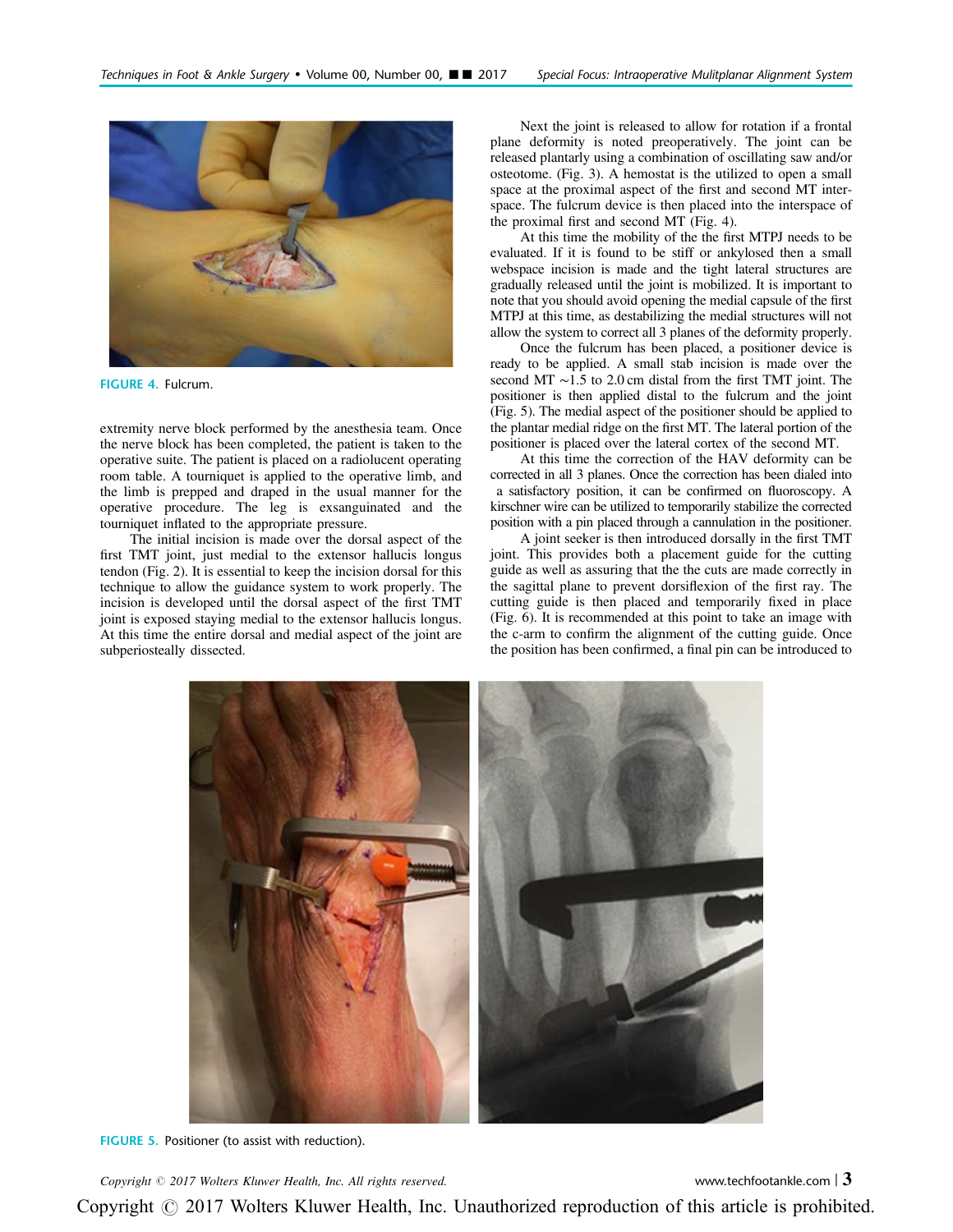

FIGURE 6. Cut guide.

secure the cutting jig in position. The joint seeker is then removed and the cuts on the base of the MT and cuneiform can be completed.

The cut bone is then removed usually with a combination of osteotome and rongeur. Once all of the cut bone has been removed, the joint is prepared for arthrodesis. A drill bit is used



FIGURE 7. Olive compression wires holding correction.

4 | www.techfootankle.com Copyright © 2017 Wolters Kluwer Health, Inc. All rights reserved. Copyright  $\odot$  2017 Wolters Kluwer Health, Inc. Unauthorized reproduction of this article is prohibited.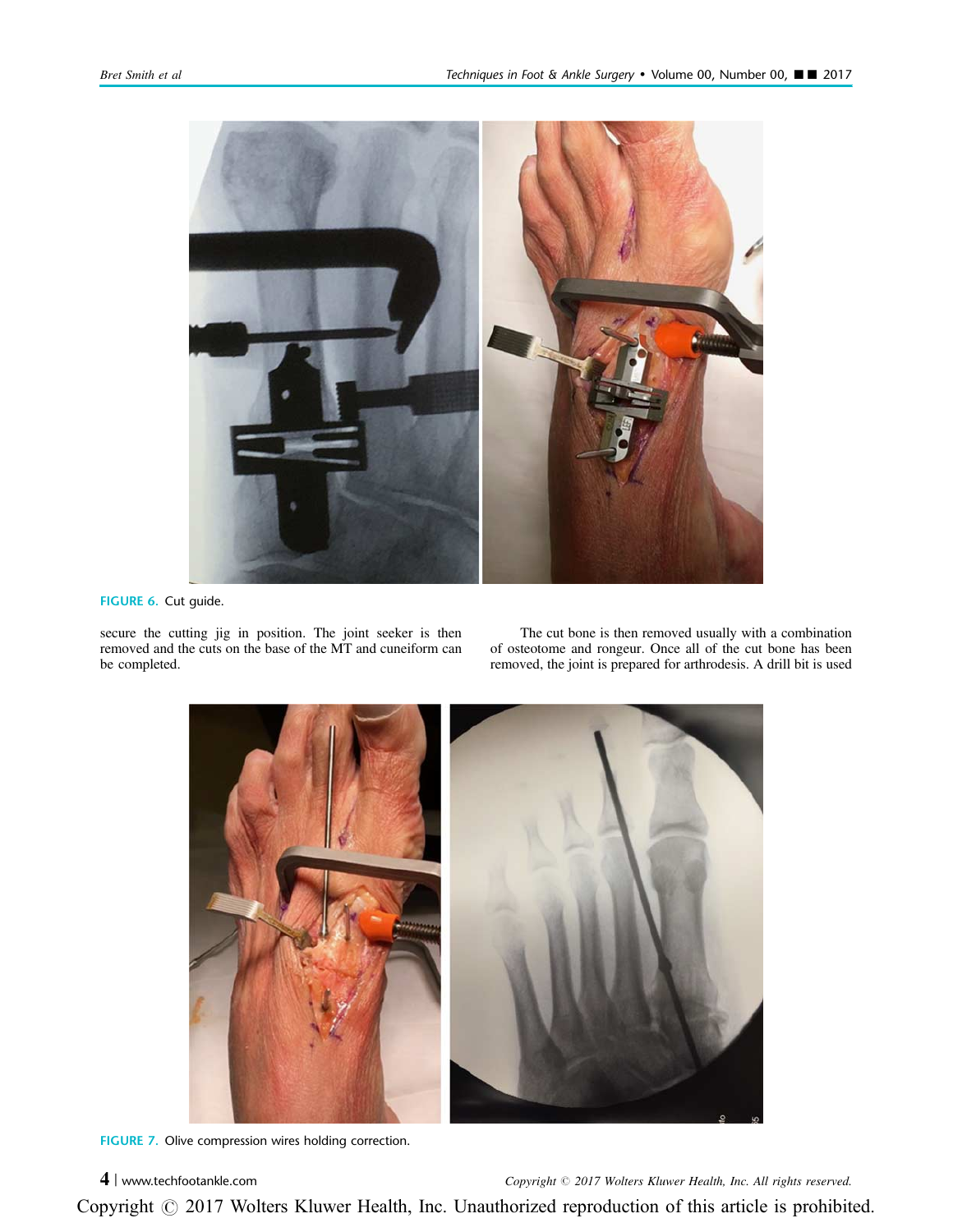to fenestrate the joint surfaces. At this time the pin placed through the positioner will need to be removed.

Once the temporary holding pin in the positioner has been removed, the joint is axially compressed and held in the corrected position of choice and precompressed with the terminally threaded olive wire (Fig. 7). A second-threaded olive can be placed as well based on surgeon preference. It is recommended at this time to remove or release the positioner and check the correction with fluoroscopy.

If the position is satisfactory, then final fixation can be applied. The current technique utilizes a biplanar miniplate construct that offers stability and allows for physiologic micromotion to promote healing as described by Perren.<sup>18</sup>

The initial plate is applied straight dorsal across the first TMT joint. Once the plate is positioned, it is temporarily held in position with plate tacks placed in one hole on either side of the joint. With the plate held in position the other open holes are drilled in preparation for screw placement. The drill guides are then removed and the locking screws placed. At this time the plate tacks can be removed and drill guides and the final 2 locking screws are applied to the plate construct.

At this time a choice of either a second straight plate can be applied medially across the first TMT joint, 90 degrees to the dorsal plate, or a specially designed anatomic plantar-medial based plate can be applied. As with the dorsal plate, the second plate is held with 2 plate tacks and then secured in sequence with the 4 locked screws (Fig. 8).

Once the biplanar plate construct has been applied the surgeon does have the option of adding a screw from the first to the second MT if there is suspicion of intercuneiform instability or they would like additional stabilization of the construct.

Once the first TMT joint has been stabilized, the surgeon can direct their attention to the first MTPJ. If needed a medial based incision is used to access the joint. The decision to address the distal medial joint is based on clinical evaluation of the first MTP (MTPJ after the correction proximally has been completed. Usually it is noted that there is significant capsular thickening that may require thinning. It is also not uncommon to find a dorsal ridge on the first MT head that may also require removal. This is not usually a formal Silver type procedure or capsular plication.

Once any additional procedures have been completed, the wounds are copiously irrigated and closed in the standard manner. The patient is placed into a sterile dressing and either a stiffened postoperative shoe or low walking boot based on preference.

Weight bearing may be started at the preference of the surgeon. The authors' are currently allowing immediate protected postoperative weight bearing in a protected boot or stiffened postoperative shoe with crutches or walker. Protection is maintained for ∼6 weeks based on radiographic and clinical progression.

#### RESULTS

Although published long-term outcomes are not yet available, the early results reviewed over the past 15 months show promise for this instrumented technique of bunion correction. We believe that there are many benefits to restoring the triplane position of the first ray back to its normal alignment. One component of realignment that should be highlighted is the effect that restoration of frontal plane alignment has on the function of the first MTPJ and the windlass mechanism of the medial column. A decrease in first MTPJ range of motion (ROM) has been reported by surgeons evaluating motion after



FIGURE 8. Plates (demonstrating both biplanar and plantar options).

osteotomy procedures. Jones et  $al<sup>19</sup>$  performed a cadaveric study that confirmed loss of 22.6 degrees of dorsiflexion and only 0.6 degrees of plantarflexion following proximal MT osteotomy and distal soft tissue reconstruction. They hypothesized this selective loss of dorsiflexion is secondary to nonisometric capsular repair or tight intrinsic musculature, but could not correlate loss of motion with amount of IM or HVA

Copyright  $\degree$  2017 Wolters Kluwer Health, Inc. All rights reserved. www.techfootankle.com | 5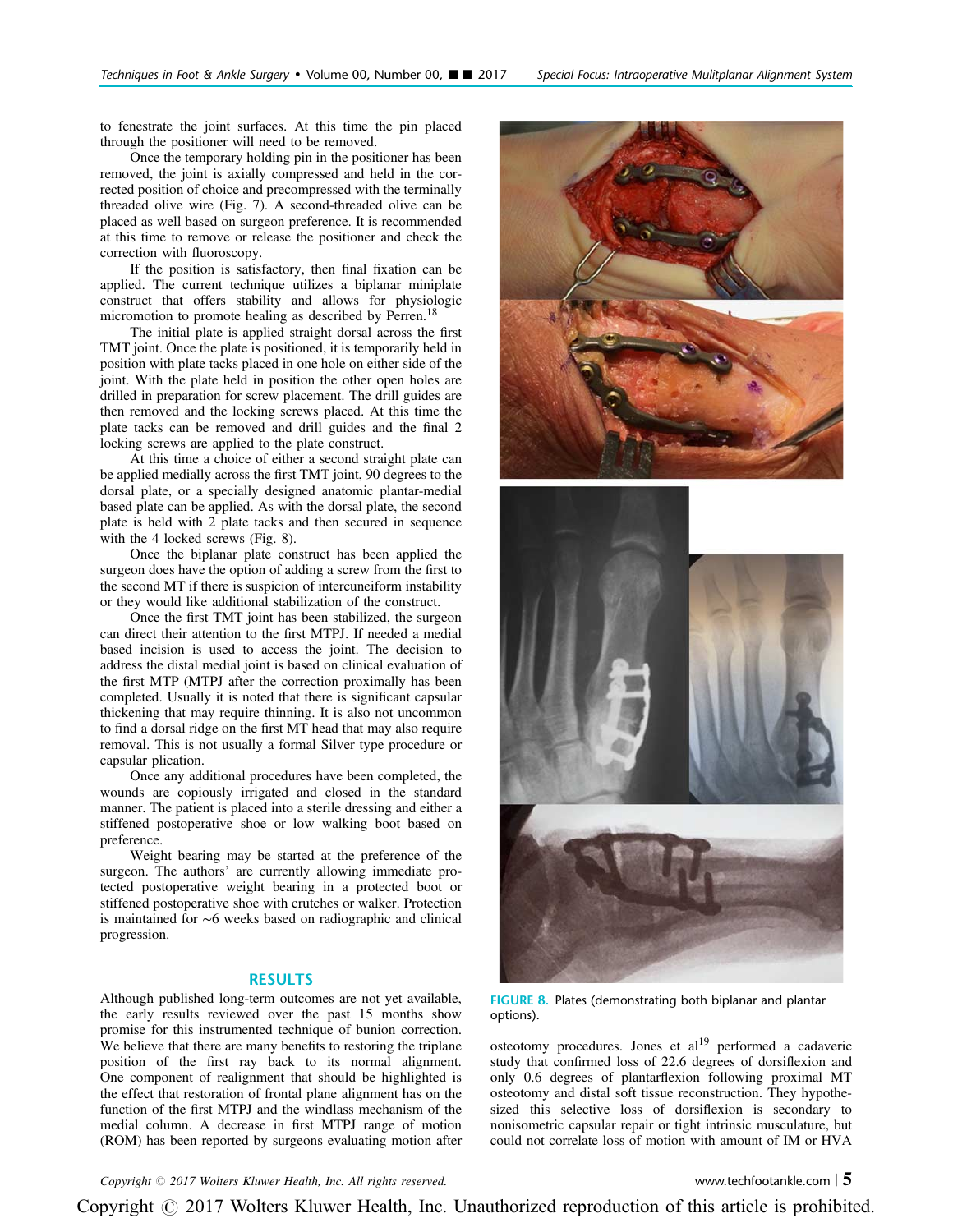correction. They did not take into account frontal plane rotation or sesamoid position. In performing proximal MT osteotomies, no frontal plane correction is performed; it is possible that the lack of corrected rotation leaves the MTPJ out of normal functional alignment and explains the failure to increase first MTPJ ROM. Further, it is possible that the distal soft tissue reconstruction actually displaced the sesamoids from their grooves on the MT, leading to a loss of dorsiflexion. If frontal plane rotation is not addressed, at best, decreased first MTPJ ROM may persist as the sesamoids bind during dorsiflexion and at worst, displaced sesamoids may lead to a loss of dorsiflexion. Ebert et al<sup>20</sup> presented a poster presentation in which they performed a cadaveric experimental study to better understand the impact that frontal plane rotation of the first MT has on first MTPJ ROM. They noted a statistically significant relationship between frontal plane rotation and the first MTPJ ROM in a simulated first TMTJ arthrodesis positioned in 10 degree increments of increasing valgus position of the first MT. As they increased the valgus position (pronation) of the first MT there was a resulting decrease in the first MTPJ ROM. Though they did not propose a reason for the decrease in MTPJ ROM, the work of Mortier and colleagues<sup>21</sup> lends some insight into the mechanism. They discuss the "drive belt" effect that the occurs as the first MT pronates in the frontal plane and the sesamoid apparatus rotates along with it. The sesamoids no longer slide normally in their grooves and the sagittal plane hallux movement is restricted, replaced by a transverse pull, displacing the hallux laterally. This biomechanical concept can then be extended to provide a potential explanation for the fact the if the frontal plane malposition of the first MT is not addressed with the bunion correction, there may still be reduction of joint movement because of the tethering of the soft tissues that occur as the first MTPJ is not fully restored to its anatomic position and thus lead to joint degeneration over time.

It is apparent from these studies, that having the first ray positioned in a neutrally rotated position and positioning the sesamoids and muscular and tendinous units purely in the sagittal plane, can restore the normal functional MTPJ alignment and consequently preserves MTPJ ROM. On the basis of extensive study of the first ray anatomy we believe restoring or maintaining neutral frontal plane rotation prevents binding of the sesamoids and joint surfaces during first MTPJ ROM. The normal motion of the first MTPJ requires dorsal sliding of the hallux with a concurrent plantarflexion of the MT when it moves in the sagittal plane. Frontal plane malposition of the MT and hallux unit disrupt this normal ginglymoarthrodial mechanism. This concept is corroborated by Rush et al<sup>22</sup> who showed an improvement of first MTPJ ROM after correction of HAV deformity through a TMT fusion in a



FIGURE 9. The sesamoid position from rotated to corrected.

 $6$  | www.techfootankle.com  $6$  | www.techfootankle.com  $Copyright \otimes 2017$  Wolters Kluwer Health, Inc. All rights reserved. Copyright  $\odot$  2017 Wolters Kluwer Health, Inc. Unauthorized reproduction of this article is prohibited.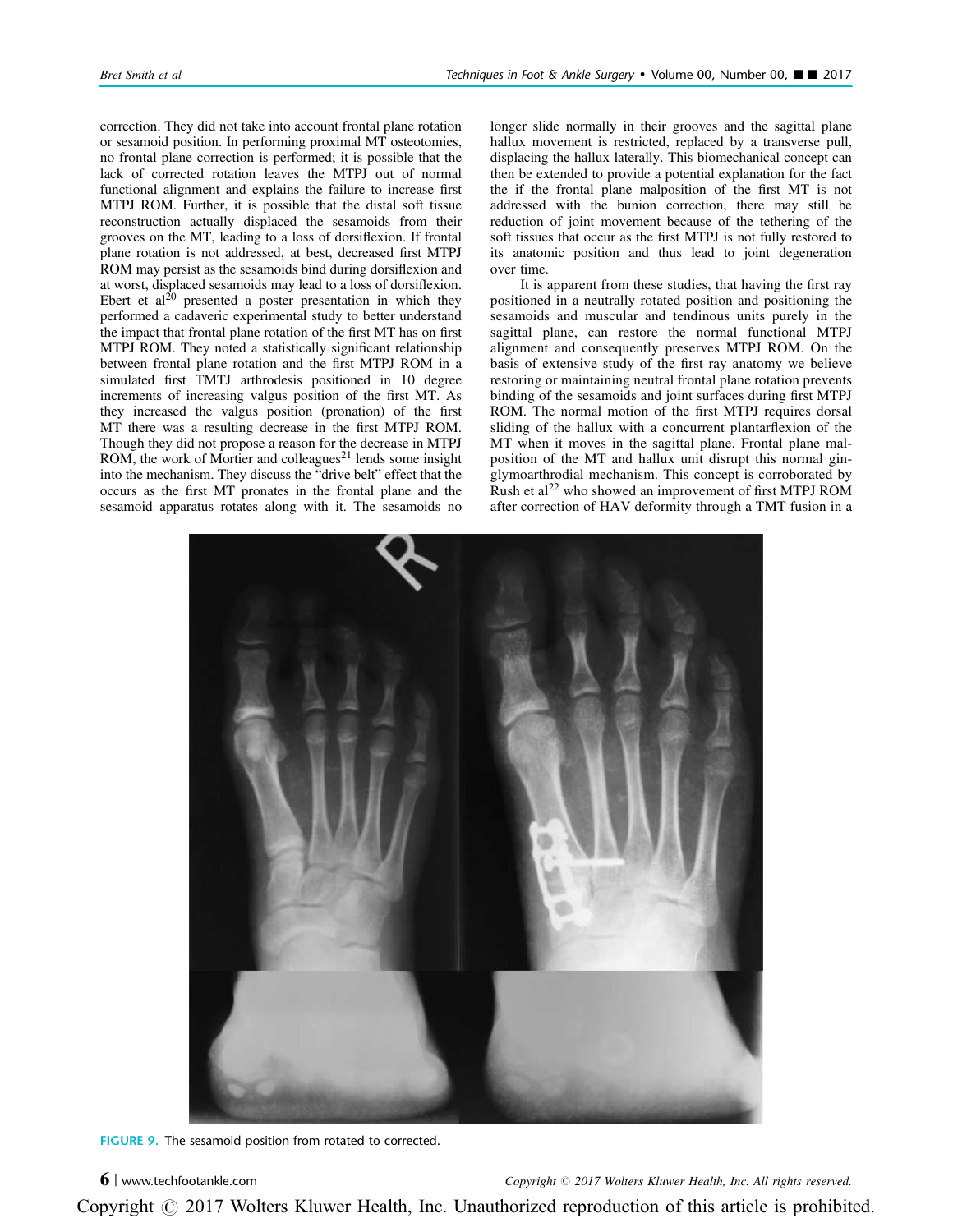cadaver model. They suggested that the windlass mechanism is more efficient when the first MT, sesamoids, and the hallux are properly aligned with the orientation of the plantar aponeurosis. Further indication of abnormal first ray mechanics associated with HAV was reported by Koller and colleagues.<sup>23</sup> They measured decreased loading under the hallux and increased loading under the lateral MTs in patients with HAV and sesamoid subluxation. Looking at this data and the previously cited works we speculate that this abnormal pressure phenomenon resulted from the alteration of the normal windlass mechanism compromising the plantar flexion effect on the first MT and therefore decreasing the loading at the first MTPJ and increasing lateral loading.

Further study will be needed to clarify both the outcomes and the mechanical effects found after triplane anatomic restoration of the first ray. We speculate that accurate triplane correction will restore a more normal kinematic and kinetic function to the first ray and that this will lead to improved patient reported long-term outcomes. We are currently collecting data to present our early and midterm results from multiple surgeons at multiple centers. Comparison of the alignment following triplane correction with the radiographic and clinical results we are used to encountering after osteotomy will need to be assesed. (Figs. 9, 10).

#### Complications

It is appreciated that this technique attempts to minimize complications and enhances reproducibility. That said, there are key components that need to be identified for the overall success of this procedure.

A complication of this procedure would be a technical error addressing any medial capsular work before rotation is used. If the medial capsule is released early it will cause dissociation of the sesamoid complex and cause issues with correction. The medial sesamoid complex must be intact to allow for proper rotation and sesamoid alignment.

Sagittal plane alignment is critical for overall success. Lateral radiographs must be taken intraoperatively to ensure optimal alignment during the procedure. Proper sagittal alignment is essential to decrease the chance of transfer issues to the second MT. There are clinical pearls that are utilized to enhance this outcome.

Sesamoid alignment is another key factor for repair and long-term success.<sup> $24$ </sup> If preoperative axials demonstrate sesamoid subluxation then a minimal lateral release is performed. If at the end of the procedure they are not lined up sufficiently then a more aggressive release is performed and/or recheck of enough varus rotation of the MT. This is to prevent malpositioning of the sesamoid complex to decrease the chance of recurrence.



FIGURE 10. Both the derotated metatarsal and realigned sesamoids.

 $Copyright © 2017 Wolters Kluwer Health, Inc. All rights reserved.$ Www.techfootankle.com |  $7$